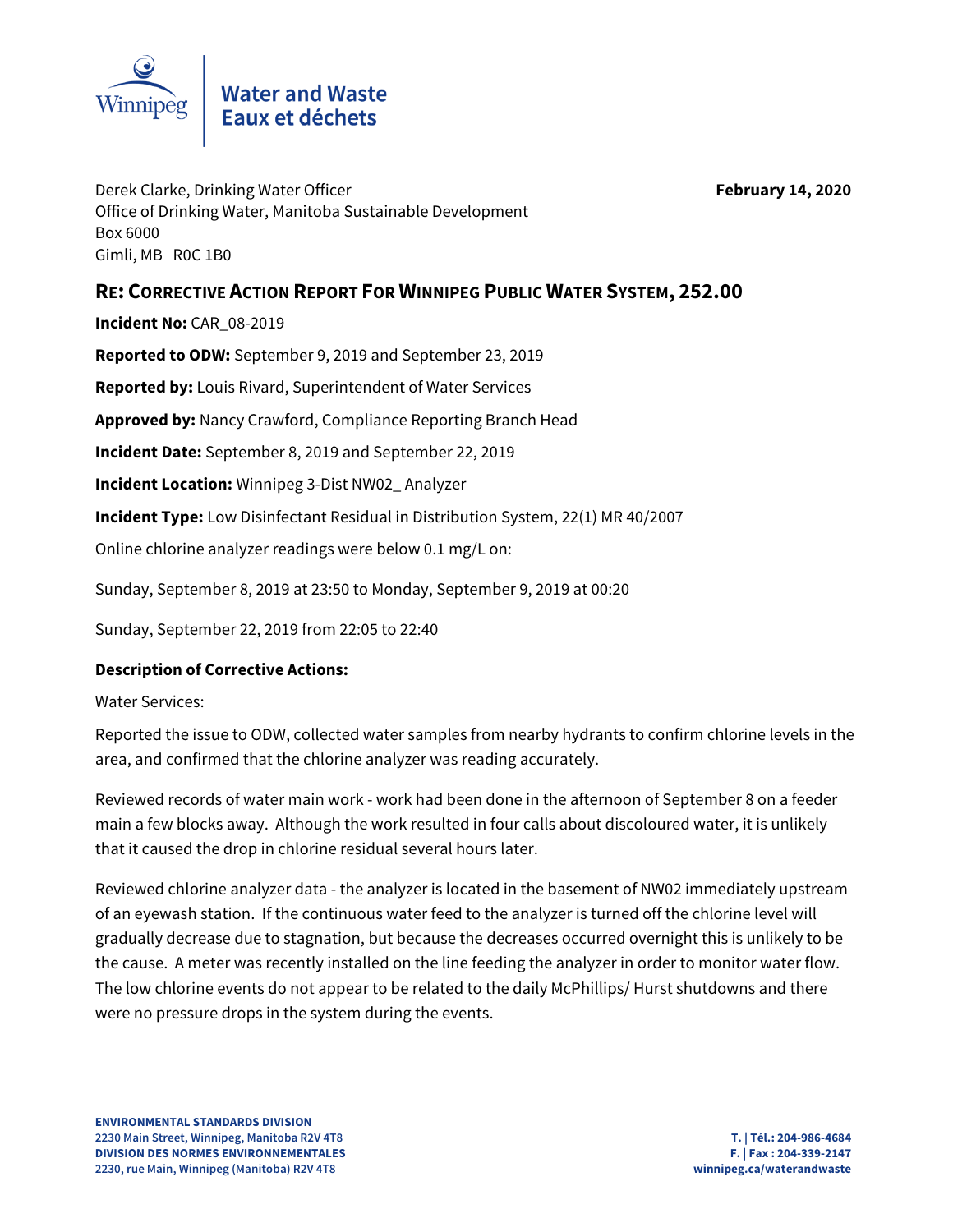

#### Engineering Services:

Reviewed water meter readings at NW02 and adjacent buildings – although daily water consumption was variable at NW02 and the adjacent buildings during this time period, there was no correlation between water consumption and chlorine levels at NW02.

#### Environmental Standards:

Analyzed samples from NW02 for bacteria, turbidity, temperature, and free and total chlorine and confirmed analyzer reading at the time of sampling.

Inspected internal plumbing at NW02 - this location has premise isolation backflow prevention on the incoming water line but does have some unprotected cross connections within the internal plumbing system. Because the low chlorine readings occurred overnight on weekends, we feel it is unlikely that backflow within the internal plumbing system is the cause.

Inspected internal plumbing at an adjacent building with seasonal fluctuations in water usage – this location has premise isolation backflow prevention on all incoming water lines. Backflow of water from this building is not likely the cause of the low chlorine at NW02.

#### Next Steps:

Corrosion and scale within the cast iron water main servicing the area, warm water temperature, and seasonal decreases in water consumption may be contributing to the low chlorine at NW02. We will continue to monitor this location and will assess if a long term solution such as replacing the water main is required.

#### **Test Results:** See attached

**LIMS Reference No:** 238198, 240542, 242414, and 244301

# **EMERGENCY REPORTING IS REQUIRED WHERE A POTENTIAL HEALTH RISK IS INVOLVED. FOLLOW THE INSTRUCTIONS OF YOUR DRINKING WATER OFFICER IN SITUATIONS REQUIRING IMMEDIATE REPORTING**

N:\Environmental Standards\Analytical Services\Government Agencies\Office of Drinking Water\Corrective Action Reports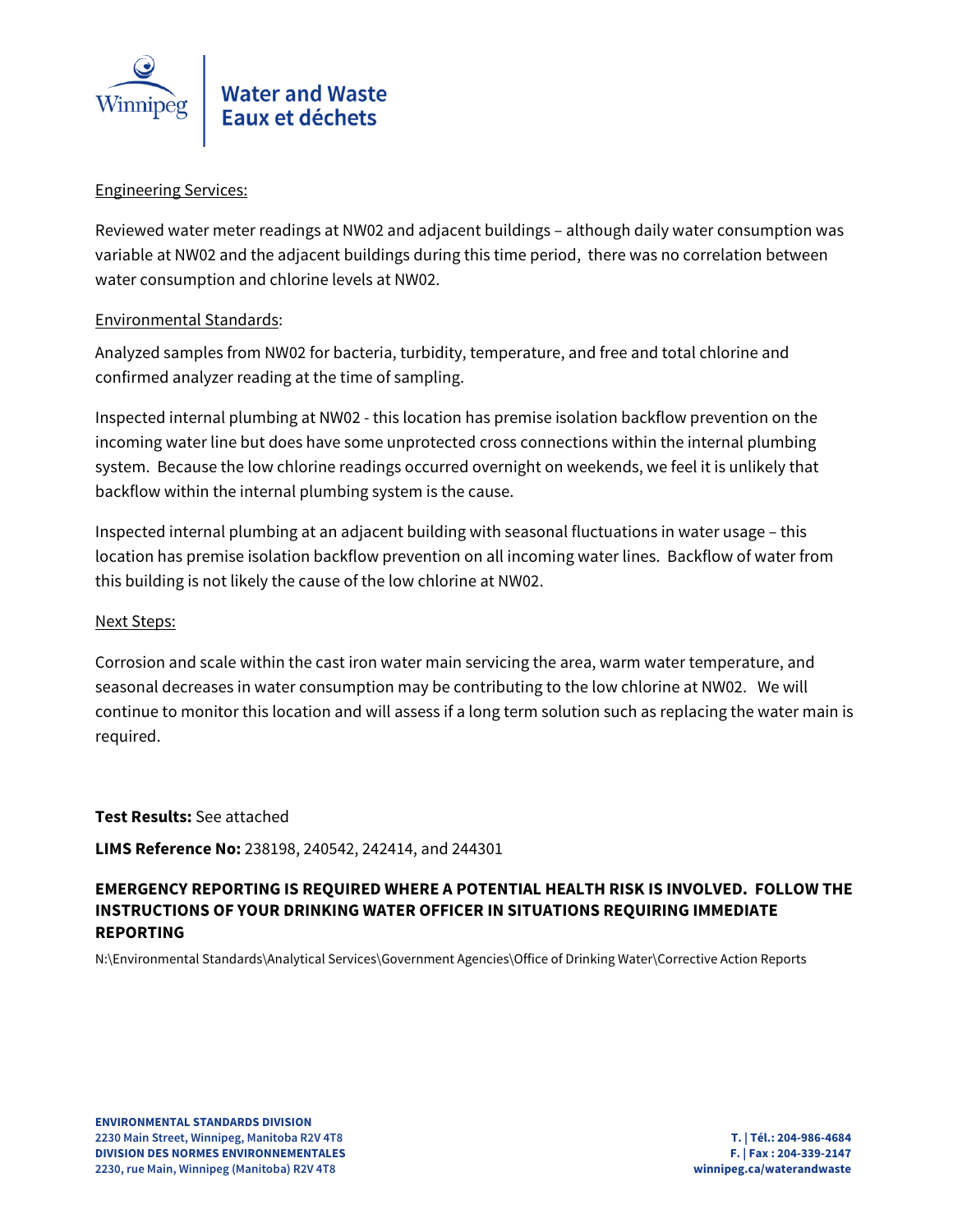

# Water and Waste Department • Service des eaux et des déchets

| Date Sampled | Time Sampled (hrs) | <b>Online Analyzer</b><br>Free Chlorine (mg/L) | NW02 Tap<br>Free Chlorine (mg/L) | Hydrant #378<br>Free Chlorine (mg/L) |  |
|--------------|--------------------|------------------------------------------------|----------------------------------|--------------------------------------|--|
| 20-Sep-19    | 5:10               | 0.35                                           | 0.33                             | 0.74                                 |  |
| 20-Sep-19    | 23:50              | 0.71                                           | 0.79                             | 0.52                                 |  |
| 21-Sep-19    | 5:10               | 0.35                                           | 0.37                             | 0.31                                 |  |
| 21-Sep-19    | 23:30              | 0.21                                           | 0.23                             | 0.26                                 |  |
| 22-Sep-19    | 5:10               | 0.42                                           | 0.40                             | 0.52                                 |  |
| 22-Sep-19    | 23:28              | 0.16                                           | 0.13                             | 0.39                                 |  |
| 23-Sep-19    | 5:05               | 0.41                                           | 0.39                             | 0.48                                 |  |
| 23-Sep-19    | 23:38              | 0.57                                           | 0.52                             | 0.49                                 |  |
| 24-Sep-19    | 5:01               | 0.36                                           | 0.28                             | 0.43                                 |  |
| 25-Sep-19    | 0:00               | 0.38                                           | 0.23                             | 1.35                                 |  |
| 25-Sep-19    | 5:00               | 0.38                                           | 0.48                             | 0.58                                 |  |
| 26-Sep-19    | 0:00               | 0.71                                           | 0.71                             | 0.81                                 |  |
| 26-Sep-19    | 5:00               | 0.26                                           | 0.14                             | 0.84                                 |  |
| 27-Sep-19    | 0:40               | 0.56                                           | 0.66                             | 0.40                                 |  |
| 27-Sep-19    | 5:10               | 0.41                                           | 0.49                             | 0.40                                 |  |
| 28-Sep-19    | 0:00               | 0.50                                           | 0.58                             | 1.26                                 |  |
| 28-Sep-19    | 5:10               | 0.32                                           | 0.39                             | 0.76                                 |  |
| 28-Sep-19    | 23:30              | 0.72                                           | 0.71                             | 0.88                                 |  |
| 29-Sep-19    | 5:10               | 0.18                                           | 0.16                             | 1.18                                 |  |
| 29-Sep-19    | 23:40              | 0.55                                           | 0.30                             | 1.68                                 |  |
| 30-Sep-19    | 5:00               | 0.41                                           | 0.24                             | 1.31                                 |  |
| 30-Sep-19    | 23:29              | 0.66                                           | 0.61                             | 0.26                                 |  |